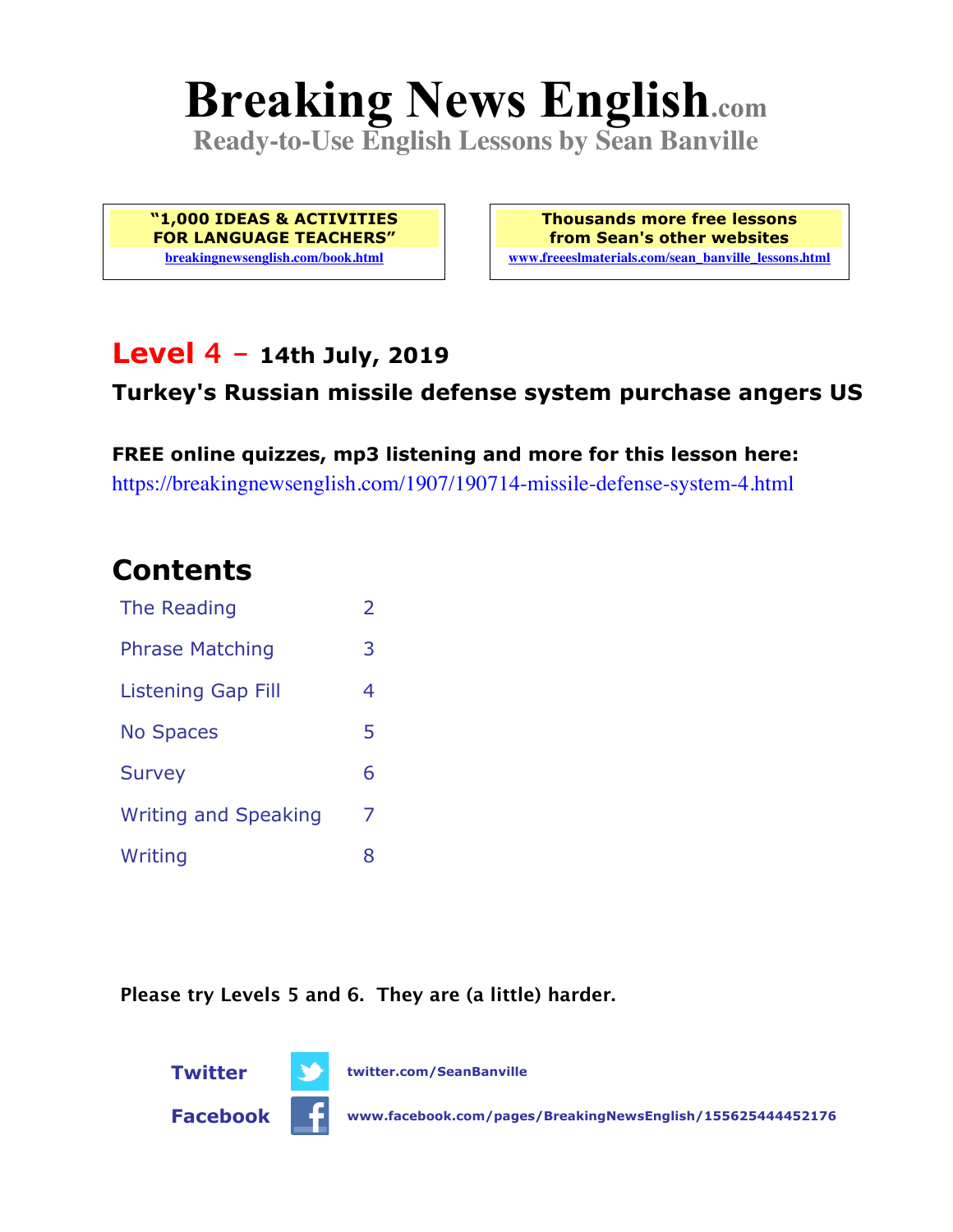# **THE READING**

From https://breakingnewsenglish.com/1907/190714-missile-defense-system-4.html

US-Turkey relations soured after Turkey purchased the Russian S-400 missile defense system. The first deliveries were made on Friday. The US warned Turkey not to buy the equipment from Russia. The USA and Turkey are both allies in NATO - a defense organization created to counter a military threat from Russia. The USA has the biggest military in NATO. Turkey has recently established closer ties with Russia. This has worried the USA.

The U.S. warned Turkey of economic sanctions if it installed the S-400 system. It also said Turkey would not be part of the USA's F-35 fighter jet programme. U.S. officials say the Russian system is incompatible with NATO systems and would risk the security of F-35 fighter jets. Turkey will not integrate the S-400 with NATO systems and says there is no threat to NATO. Turkey said buying the S-400 did not mean it is seeking "alternatives" in relations with the West.

Sources: https://www.**bbc.com**/news/world-europe-48962885 https://www.**foxnews.com**/world/russian-s-400-defense-systems-arrive-in-turkey https://**tass.com**/defense/1068288 https://www.**aa.com.tr**/en/politics/turkey-russian-s-400-hardware-deployment-starts/1529747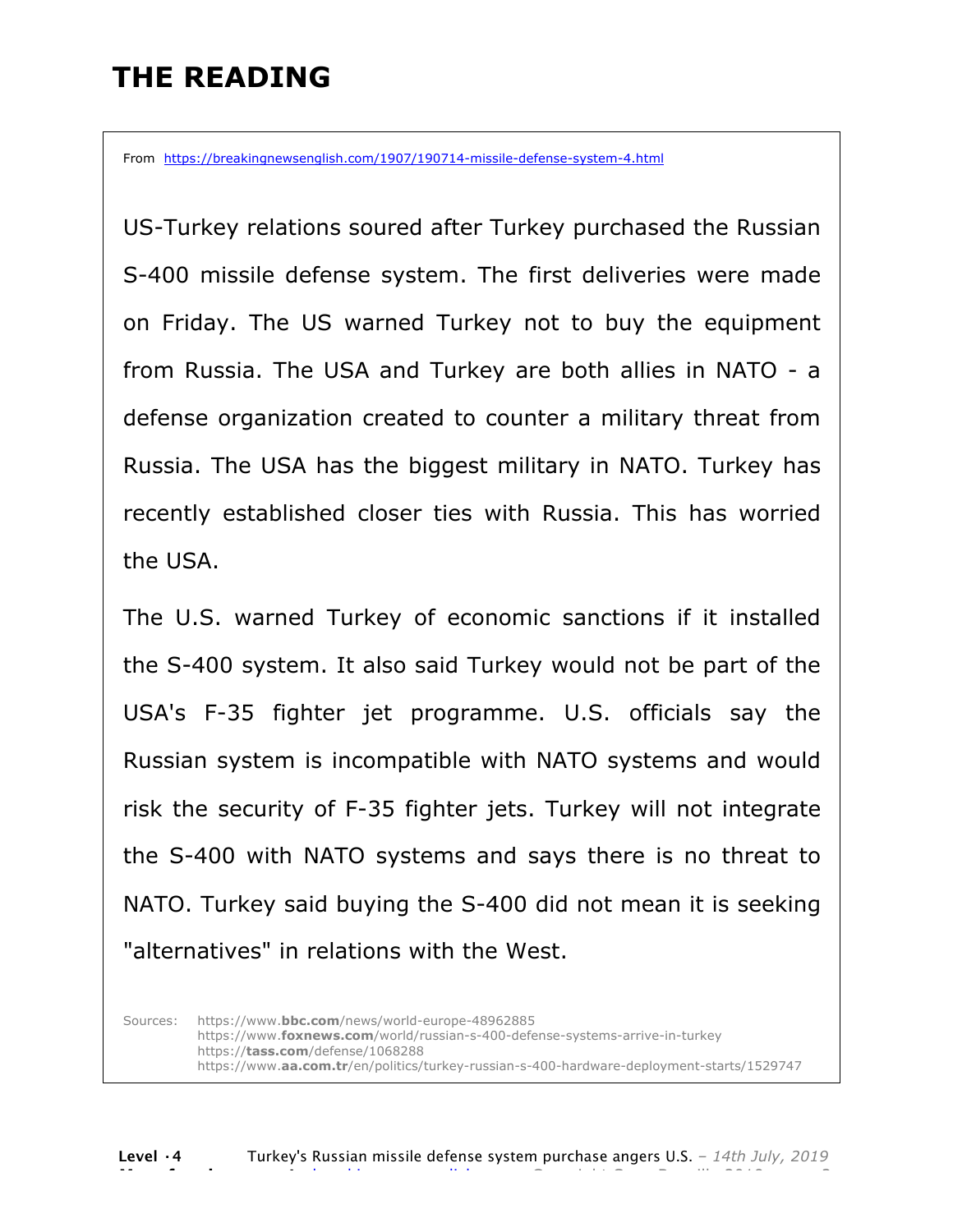# **PHRASE MATCHING**

From https://breakingnewsenglish.com/1907/190714-missile-defense-system-4.html

#### **PARAGRAPH ONE:**

| 1. US-Turkey relations             | a. the USA           |
|------------------------------------|----------------------|
| 2. The first deliveries were       | b. from Russia       |
| 3. buy the equipment               | c. military in NATO  |
| 4. The USA and Turkey are both     | d. made on Friday    |
| 5. created to counter              | e. closer ties       |
| 6. The USA has the biggest         | f. soured            |
| 7. Turkey has recently established | g. a military threat |
| 8. This has worried                | h. allies in NATO    |
|                                    |                      |

#### **PARAGRAPH TWO:**

- 1. economic
- 2. part of the USA's F-35 fighter
- 3. the Russian system
- 4. risk the security of
- 5. integrate the S-400
- 6. there is no threat
- 7. it is seeking
- 8. relations with
- a. F-35 fighter jets
- b. "alternatives"
- c. jet programme
- d. the West
- e. sanctions
- f. with NATO systems
- g. to NATO
- h. is incompatible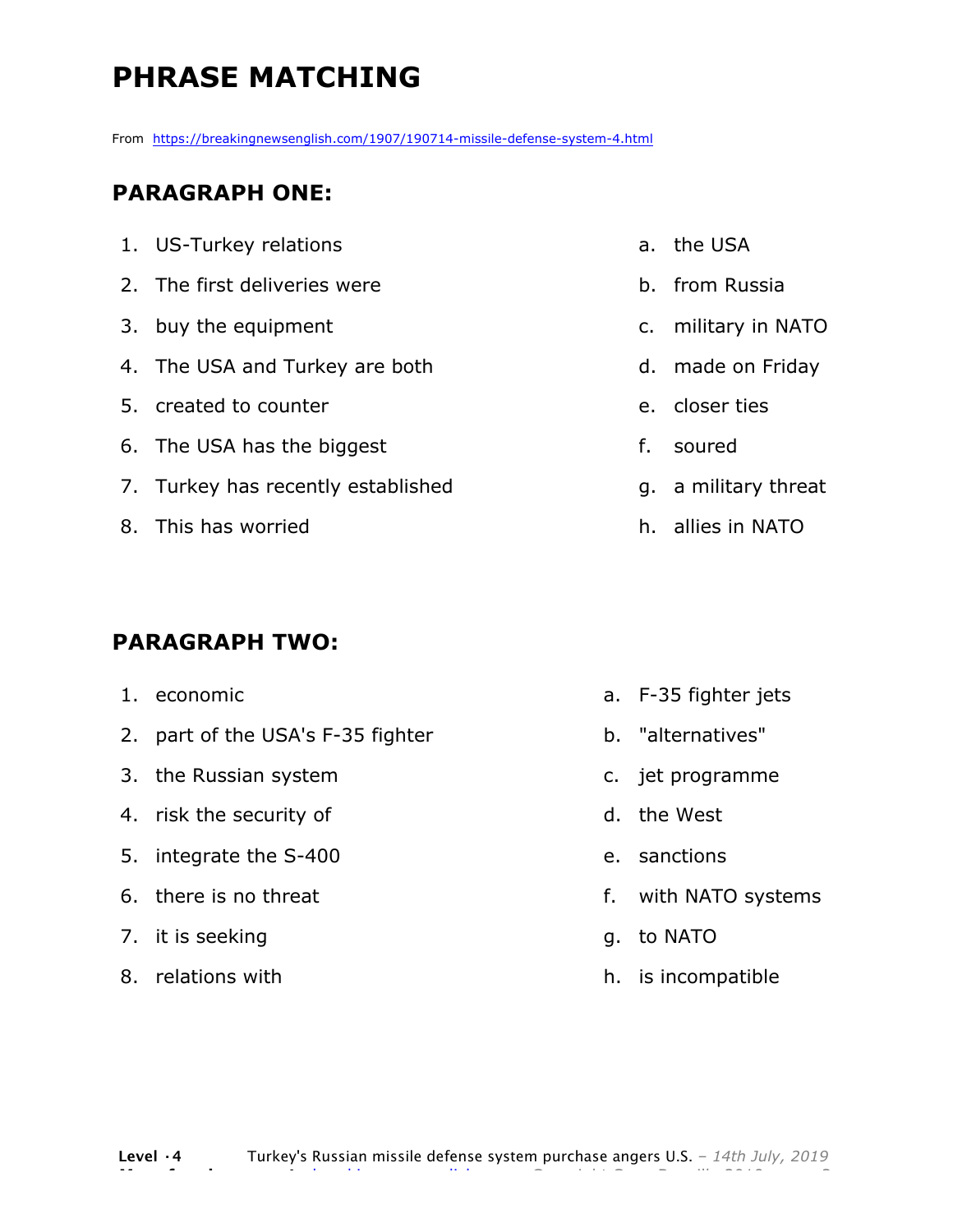# **LISTEN AND FILL IN THE GAPS**

From https://breakingnewsenglish.com/1907/190714-missile-defense-system-4.html

US-Turkey (1) \_\_\_\_\_\_\_\_\_\_\_\_\_\_\_\_\_\_\_ Turkey purchased the Russian S-400 missile defense system. The (2) \_\_\_\_\_\_\_\_\_\_\_\_\_\_\_\_\_\_\_\_\_\_\_\_ made on Friday. The US warned Turkey not to (3) example 1 and the USA of from Russia. The USA and Turkey are (4) \_\_\_\_\_\_\_\_\_\_\_\_\_\_\_\_\_\_\_ NATO - a defense organization created to counter (5) \_\_\_\_\_\_\_\_\_\_\_\_\_\_\_\_\_\_\_\_\_\_\_\_\_\_\_\_ from Russia. The USA has the biggest military in NATO. Turkey has recently established (6) \_\_\_\_\_\_\_\_\_\_\_\_\_\_\_\_\_\_\_ Russia. This has worried the USA. The U.S. warned Turkey (7) The U.S. warned Turkey (7) system. It also said Turkey would not (8) The USA's the USA's F-35 fighter jet programme. U.S. officials say the Russian system is incompatible with NATO systems and would  $(9)$  \_\_\_\_\_\_\_\_\_\_\_\_\_\_\_\_\_\_\_\_\_\_\_\_\_\_\_\_\_\_\_\_\_\_ of F-35 fighter jets. Turkey will (10) **S-400** with NATO systems and says there is (11) \_\_\_\_\_\_\_\_\_\_\_\_\_\_\_\_\_\_\_ NATO. Turkey said buying the S-400 did not mean it is seeking "alternatives"  $(12)$  the West.

**Level ·4** Turkey's Russian missile defense system purchase angers U.S. *– 14th July, 2019* **More free lessons at** breakingnewsenglish.com - Copyright Sean Banville 2019 4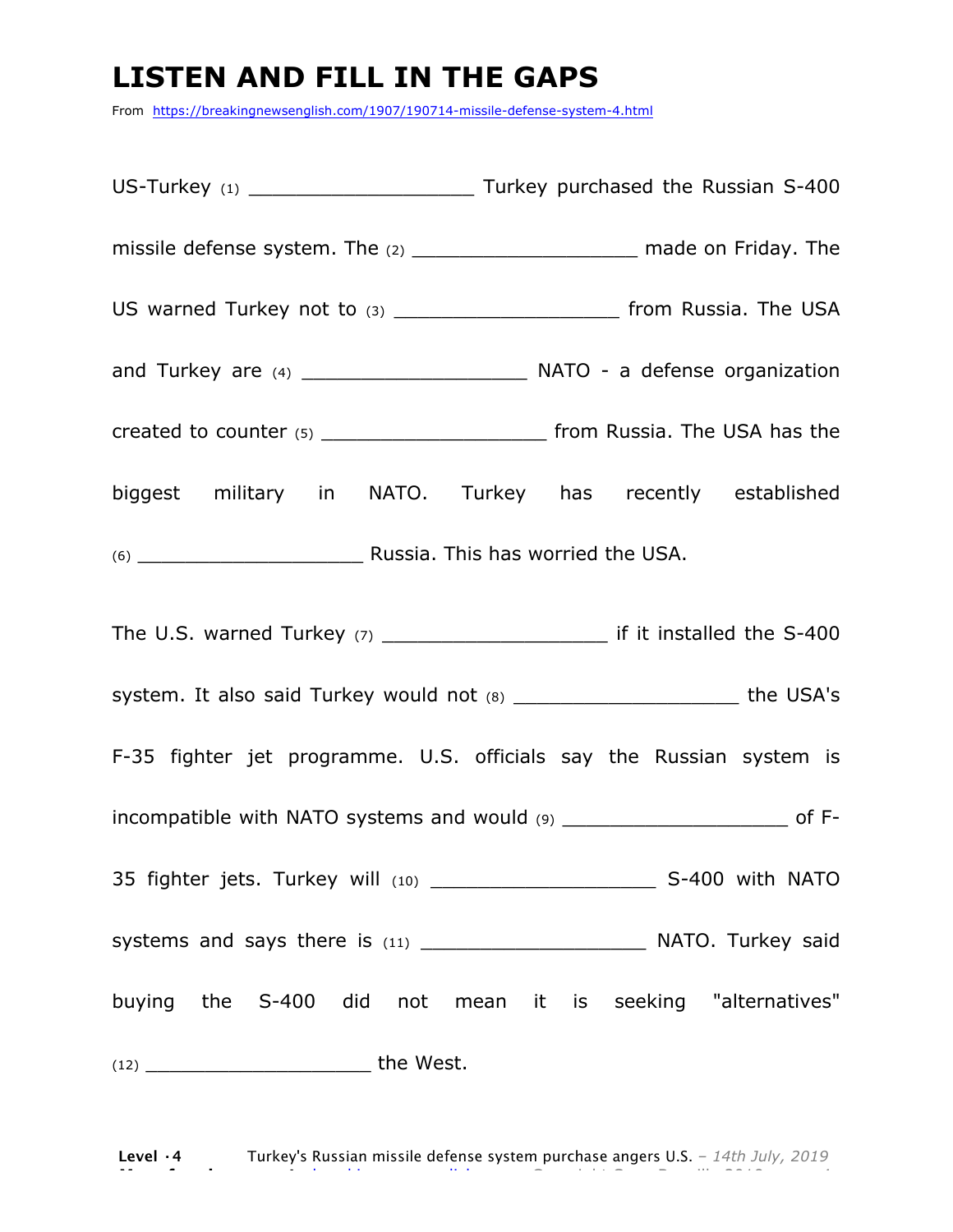# **PUT A SLASH ( / )WHERE THE SPACES ARE**

From https://breakingnewsenglish.com/1907/190714-missile-defense-system-4.html

US-TurkeyrelationssouredafterTurkeypurchasedtheRussianS-400 missiledefensesystem.ThefirstdeliveriesweremadeonFriday.TheUS warnedTurkeynottobuytheequipmentfromRussia.TheUSAandTurke yarebothalliesinNATO-adefenseorganizationcreatedtocounteramilit arythreatfromRussia.TheUSAhasthebiggestmilitaryinNATO.Turkey hasrecentlyestablishedclosertieswithRussia.ThishasworriedtheUSA .TheU.S.warnedTurkeyofeconomicsanctionsifitinstalledtheS-400s ystem.ItalsosaidTurkeywouldnotbepartoftheUSA'sF-35fighterjetp rogramme.U.S.officialssaytheRussiansystemisincompatiblewithNA TOsystemsandwouldriskthesecurityofF-35fighterjets.Turkeywillno tintegratetheS-400withNATOsystemsandsaysthereisnothreattoNA TO.TurkeysaidbuyingtheS-400didnotmeanitisseeking"alternatives "inrelationswiththeWest.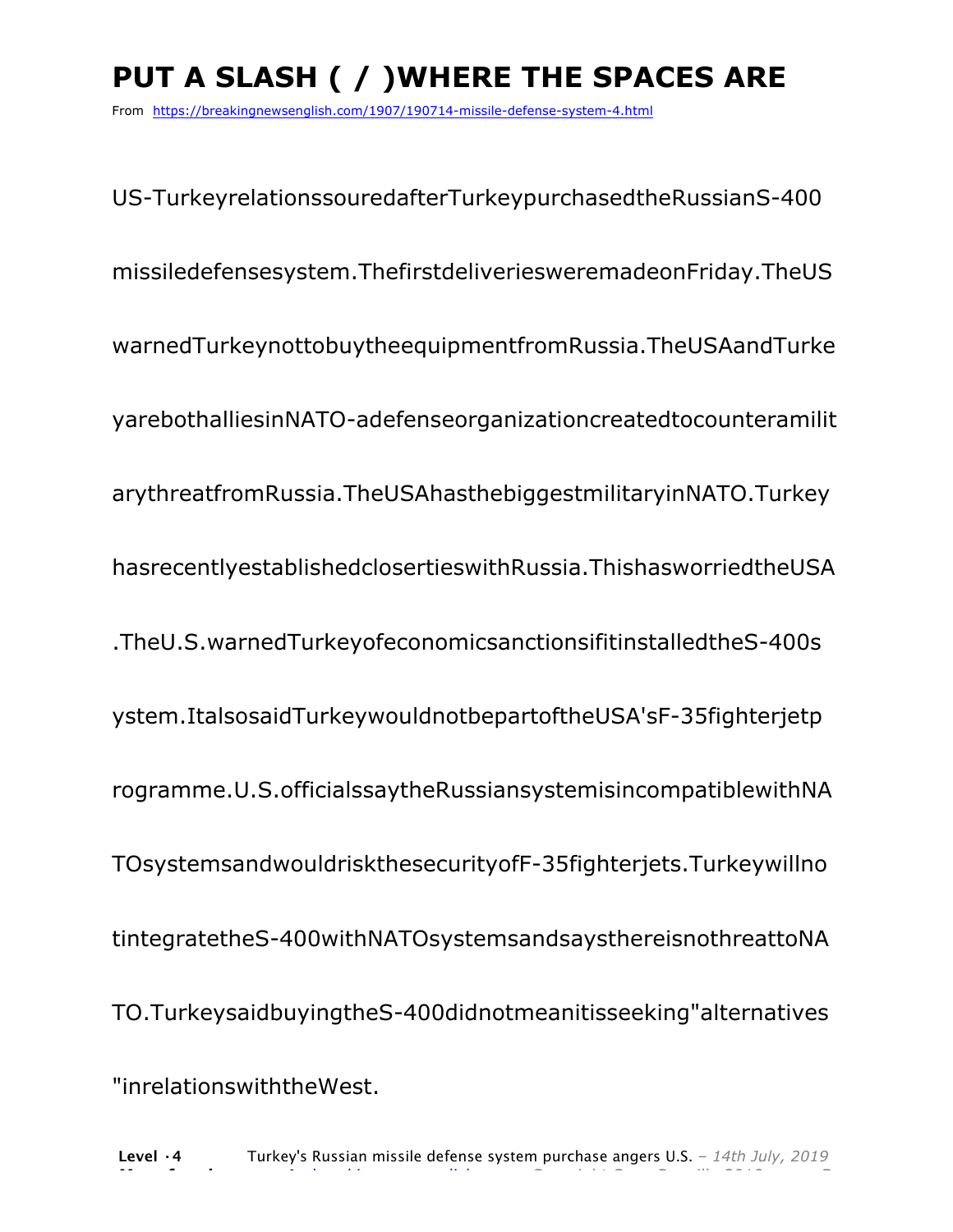# **MISSILE DEFENCE SURVEY**

From https://breakingnewsenglish.com/1907/190714-missile-defense-system-4.html

Write five GOOD questions about missile defense systems in the table. Do this in pairs. Each student must write the questions on his / her own paper. When you have finished, interview other students. Write down their answers.

|      | STUDENT 1 | STUDENT 2 | STUDENT 3 |
|------|-----------|-----------|-----------|
| Q.1. |           |           |           |
| Q.2. |           |           |           |
| Q.3. |           |           |           |
| Q.4. |           |           |           |
| Q.5. |           |           |           |

- Now return to your original partner and share and talk about what you found out. Change partners often.
- Make mini-presentations to other groups on your findings.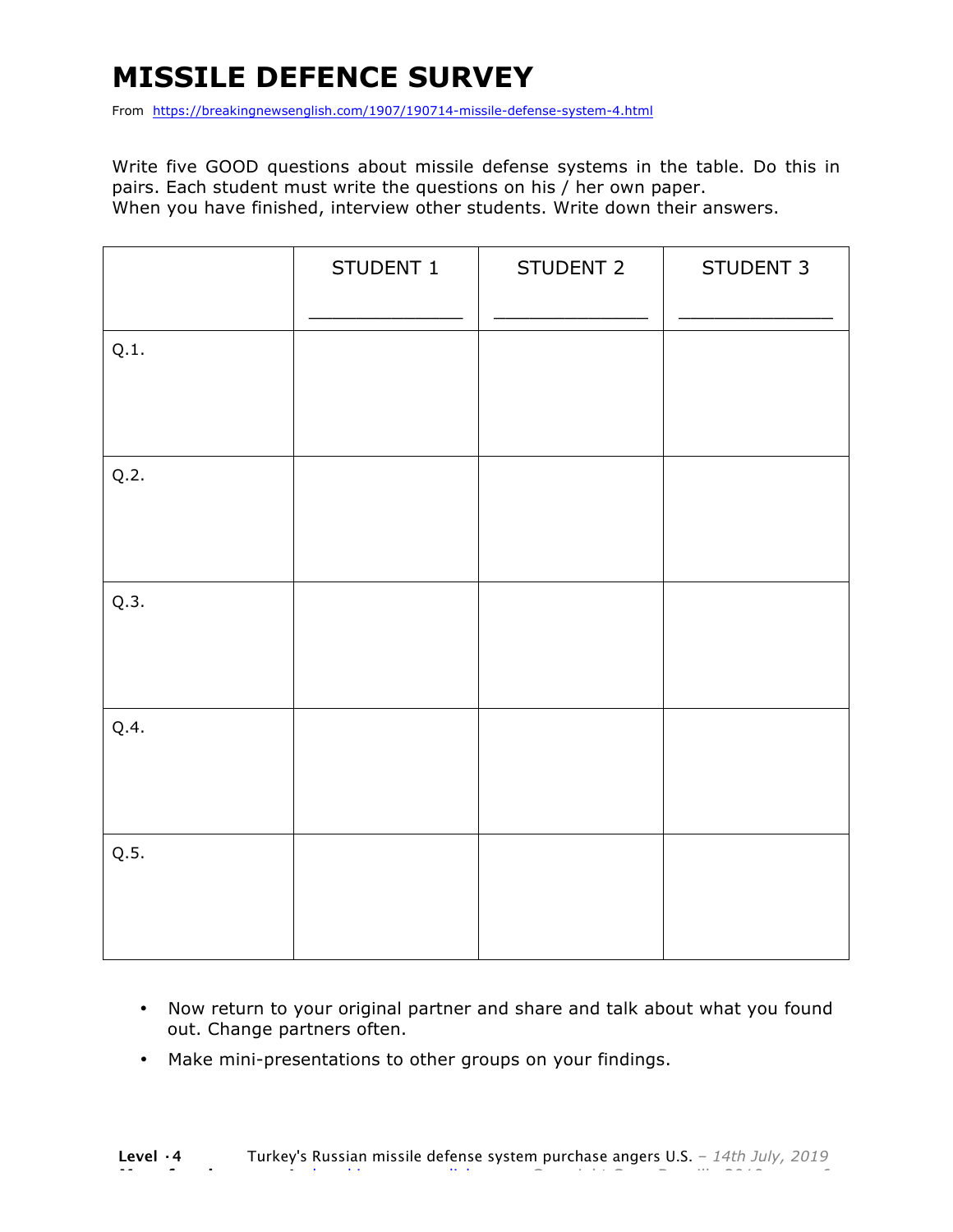# **WRITE QUESTIONS & ASK YOUR PARTNER(S)**

Student A: Do not show these to your speaking partner(s).

| a) |                                                    |  |  |
|----|----------------------------------------------------|--|--|
| b) | <u> 1986 - John Stein, Amerikaansk politiker (</u> |  |  |
| c) |                                                    |  |  |
| d) |                                                    |  |  |
| e) |                                                    |  |  |
| f) |                                                    |  |  |
|    |                                                    |  |  |

*Turkey's Russian missile defense system purchase angers U.S. – 14th July, 2019* More free lessons at breakingnewsenglish.com

# **WRITE QUESTIONS & ASK YOUR PARTNER(S)**

-----------------------------------------------------------------------------

Student B: Do not show these to your speaking partner(s).

| a) |  |  |
|----|--|--|
| b) |  |  |
| c) |  |  |
| d) |  |  |
| e) |  |  |
| f) |  |  |
|    |  |  |